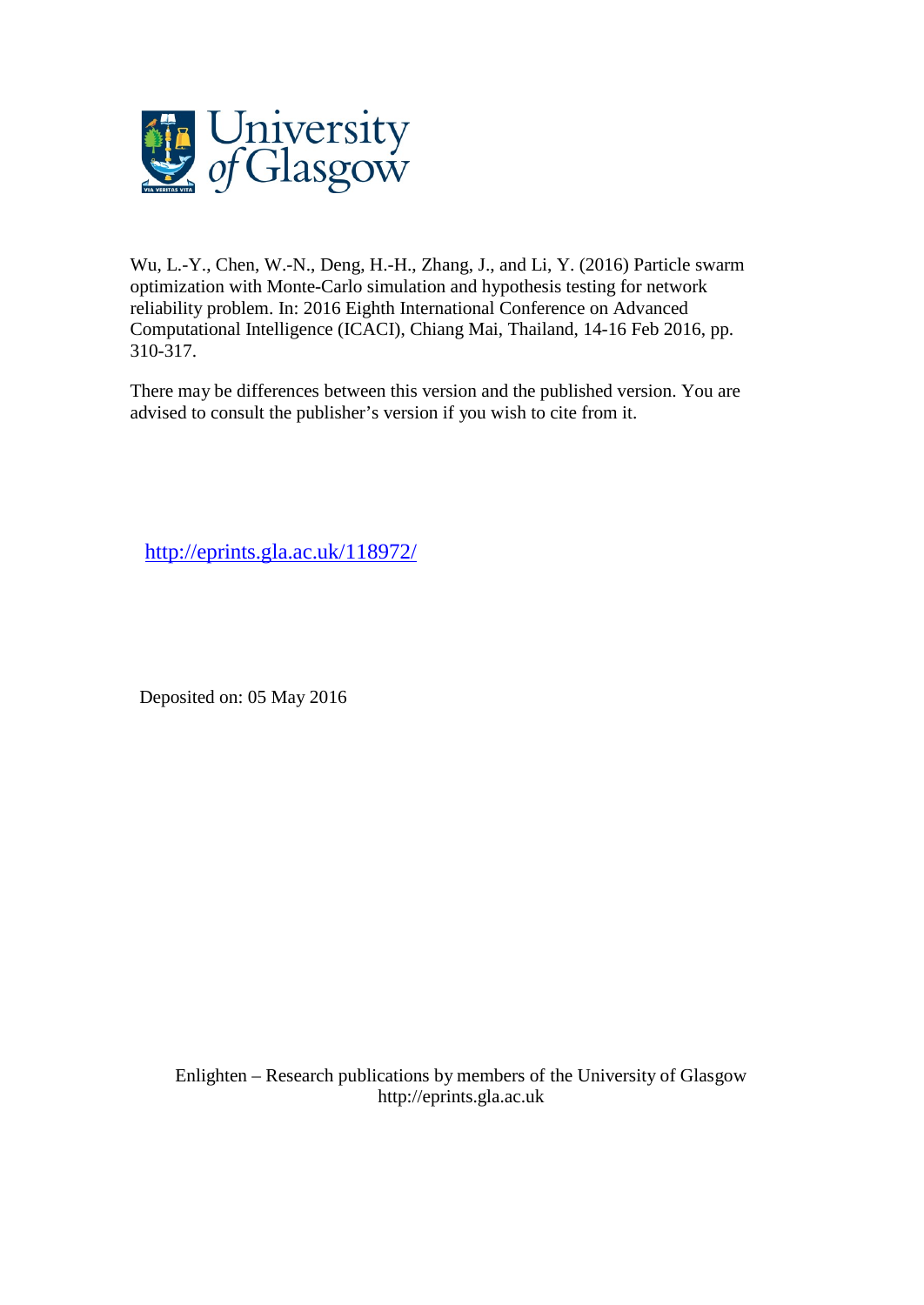# Particle Swarm Optimization with Monte-Carlo Simulation and Hypothesis Testing for Network Reliability Problem

Lu-Yao Wu, Wei-Neng Chen<sup>∗</sup> , Hao-Hui Deng, and Jun Zhang Key Lab. of Machine Intelligence and Advanced Computing Ministry of Education, Guangzhou, China Sun Yat-sen University, Guangzhou, China Email: cwnraul634@aliyun.com

Yun Li School of Engineering University of Glasgow Glasgow G12 8LT, U.K.

*Abstract*—The performance of Monte-Carlo Simulation(MCS) is highly related to the number of simulation. This paper introduces a hypothesis testing technique and incorporated into a Particle Swarm Optimization(PSO) based Monte-Carlo Simulation(MCS) algorithm to solve the complex network reliability problem. The function of hypothesis testing technique is to reduce the dispensable simulation in network system reliability estimation. The proposed technique contains three components: hypothesis testing, network reliability calculation and PSO algorithm for finding solutions. The function of hypothesis testing is to abandon unpromising solutions; we use monte-carlo simulation to obtain network reliability; since the network reliability problem is NP-hard, PSO algorithm is applied. Since the execution time can be better decreased with the decrease of Confidence level of hypothesis testing in a range, but the solution becomes worse when the confidence level exceed a critical value, the experiment are carried out on different confidence levels for finding the critical value. The experimental results show that the proposed method can reduce the computational cost without any loss of its performance under a certain confidence level.

*Keywords*—*Monte-Carlo simulation, network reliability, network reliability optimization, particle swarm optimization, hypothesis testing.*

## I. INTRODUCTION

In this paper, a hypothesis testing method, an effective methodology in statistics, is employed and incorporated into a Particle Swarm Optimization(PSO) based Monte-Carlo Simulation(MCS) algorithm to solve the complex network reliability problem[1]. These algorithm can avoid unnecessary calculation, save processing time and improve query efficiency.

Reliability optimization problem has attracted significant attention in recent years due to the importance of reliability in various kinds of systems[2], [3], [4], [5], [6]. The network reliability optimization problem is to find a balance between cost and reliability.

Complex network reliability problem is different from ordinary network reliability problem, it can be complex and irregular. Monte-Carlo methods can be used to solve any problem having a probabilistic interpretation. They have been used to solve many network reliability problems[1], [7], [8], [9], [10], [11].

The network reliability problem involves more than one constraint and objective and has been proven to be NPhard. Due to the problem complexity, traditional deterministic algorithms are unable to solve practical large-scale instances in acceptable time.

Evolutionary computation (EC) and swarm intelligence (SI) techniques have gained increasing attention in the past two decades. The advantages of corresponding algorithms are obvious: 1) conceptual simplicity; 2)high efficiency ; 3) flexibility; 4)robustness; 5) having potential to use domain knowledge and to hybridize with other techniques, etc. Particle swarm optimization (PSO) is among the most popular population-based search algorithms in the evolutionary computation community. It is conceptually simple and has shown to be very effective in solving optimization problems[12], [13].

Up to now, various methods have introduced hypothesis testing technique for improving its performance. Wang et al.[14] using hypothesis testing to achieve better results by reducing repeated searches for those solutions with similar performance. The work of Liang et al.[15] shows that hypothesis testing may have better reliability and lower energy consumption than point estimation under certain condition.

Other statistics techniques have been used in the area of Evolutionary Computation(EC) before our work[16]. In this paper, we use hypothesis testing for reducing the calculation of unpromising particles. As a result, the number of function evaluations can be reduced. There are some other works before us also focus on reducing the number of function evaluations. For example, Kim et al. [17] choose K-means algorithm for dividing the whole population into several clusters, and reducing the number of function evaluations by evaluating only one in each clusters; Jin et al. [18] not only introduce cluster algorithm but also ANN techniques for doing so; minimax optimization is another way to achieve the goal[19].

The advantages of our work are summarized as follows: 1) using hypothesis testing technique to abandon unpromising solutions; 2) the addition of heuristic method can make sure the

<sup>\*</sup>Corresponding Author.

This work was supported in part by the NSFC projects Nos. 61379061, 61332002, 6141101191, in part by Natural Science Foundation of Guangdong for Distinguished Young Scholars No. 2015A030306024, in part by the Guangdong Special Support Program No. 2014TQ01X550, and in part by the Guangzhou Pearl River New Star of Science and Technology No. 151700098.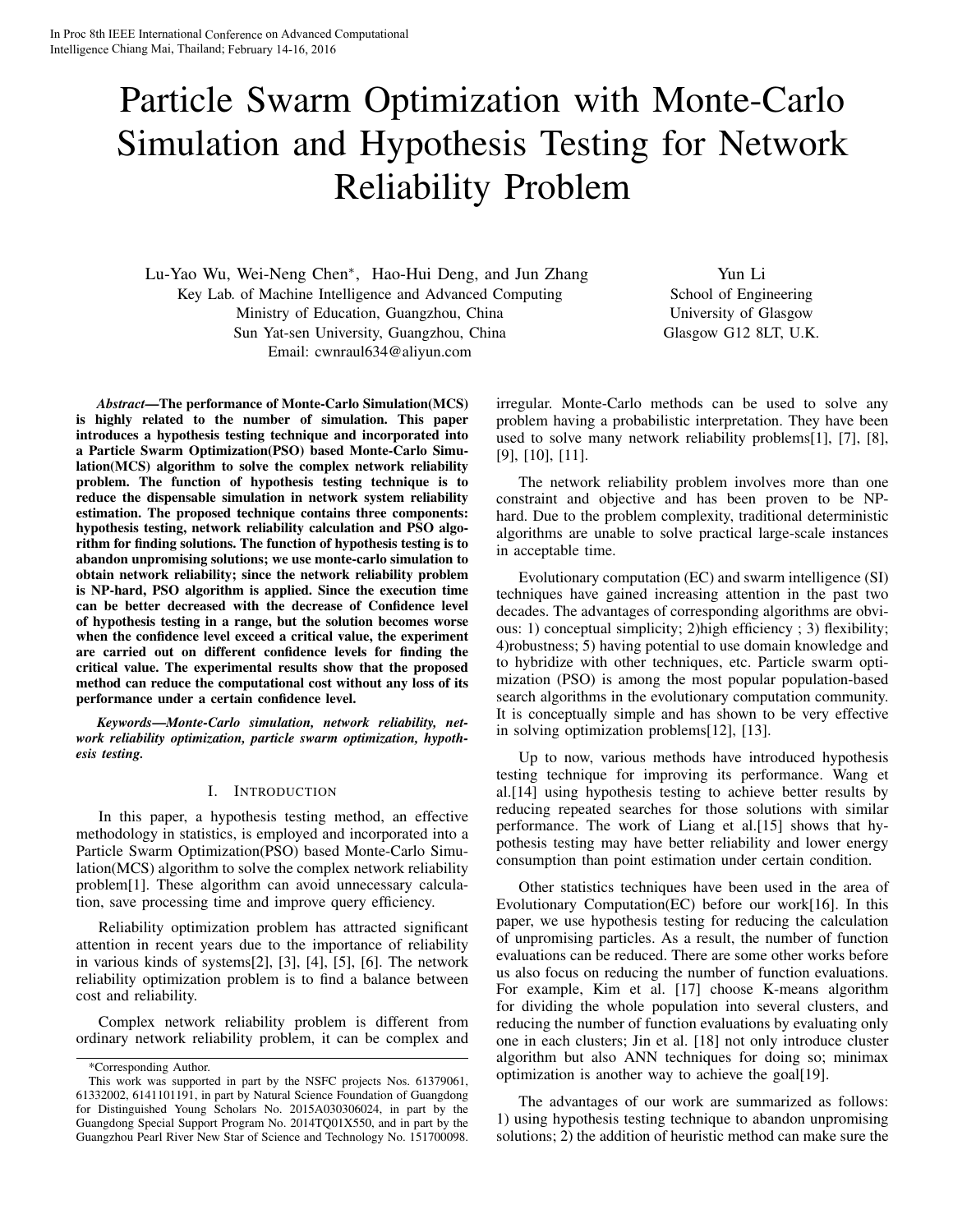existence of *gbest* while gives a directional guidance for the other particles and keep the components reliabilities as small as possible; 3) the combination of Monte-Carlo simulation and Particle swarm optimization puts forward a new solution in dealing with solving the complex network reliability problem.

The organisation of the remaining contents is as follows. In Section II, it is a brief introduction of the proposed problem and canonical MCS-PSO algorithm. The basic statistics concept of binomial distribution and hypothesis testing is described in Section III. Section IV presents the algorithm in detail. Computational simulation and the setting of parameters are given in Section V, and some conclusions follow in Section VI.

## II. MCS-PSO

#### *A. Reliability Optimization Problem*

The purpose of this work is to solving Reliability Optimization Problem. Given  $n$  components and its corresponding reliability  $r_i$ , and each component's cost is decided by  $r_i$  and its cost function. We assume that the function of cost and reliability are known in advance. The problem is to find an optimal allocation of reliability in the network in order to minimize the cost under the constraint. The problem can be formulated as

$$
\text{minimize} \quad C(\mathbf{r}) \tag{1}
$$

$$
R({\bf r}) \geq R^c
$$

$$
\mathbf{r} = (r_1, r_2, \dots, r_n) \ge \mathbf{r}^c = (r_1^c, r_2^c, \dots, r_n^c). \tag{3}
$$

The object of this problem is to minimize the cost while the constraint of reliability must satisfied at the same time. The problem involves more than one constraint and objective and has been proven to be NP-hard.

#### *B. Monte-Carlo Simulation for Network Reliability*

Monte-Carlo methods rely on repeated random sampling to obtain numerical results. They are often used in physical and mathematical problems and are most useful when it is difficult or impossible to use other mathematical methods.

Monte-Carlo methods can be used to solve any problem having a probabilistic interpretation. They have been used to solve many network reliability problems[1], [7], [8], [9], [10], [11].

Since the reliability function in our problem cannot be easily obtained by using other mathematical methods, MCS algorithm is applied here to get the approximation. The pseudocode of MCS algorithm can be described as follows.

1: **procedure** PROBABILITY DEPTH-FIRST SEARCH $(a)$ 

- 2: label node a as reached
- 3: if  $a$  is the target node then
- 4: return

subject to

- 5: end if
- 6: **for**  $i \leftarrow 1$  to point number **do**<br>7: **if** the edge between node a
- if the edge between node  $a$  and node  $i$  has not been considered, and the reliability of the edge $> 0$  then
- 8: Generate a random number from uniform $(0, 1)$ , say k
- 9: **if**  $k$  < the reliability between node a and node i then
- 10: Procedure PROBABILITY DEPTH-FIRST  $SEARCH(i)$

11: end if

- 12: end if
- 13: end for
- 14: end procedure

15: **procedure** Is CONNECTED $(R)$ 

- 16: Label every node as not reached
- 17: Procedure PROBABILITY DEPTH-FIRST SEARCH( s)  $\triangleright s$  denote the source node
- 18: **if** target node  $t$  has been visited **then**
- 19: Return true
- 20: end if
- 21: Return false
- 22: end procedure

23: procedure  $MCS(R, M)$ 

- 24: success =  $0, k = 0$
- 25: while  $k < M$  do
- 26: **if** IS CONNECTED $(R)$ ==true then
- 27: success=success+1
- 28: end if
- 29:  $k=k+1$
- 30: end while
- 31: Return success/M  $\triangleright$  return the estimator of the network
- 32: end procedure

(2)

In the implementation of PROBABILITY DEPTH-FIRST SEARCH, the input is the index of current node, say  $a$ , it is easier to let a try to run through all nodes and label down each node reached or not.

The input of function IS CONNECTED,  $R$  represent an array, each dimension of which is the reliability of every edge. The effect of this function is to decide the network is connected or not by above function.

Next function is MCS, the inputs are  $R$  as above and simulation times M. By M times Monte-Carlo Simulation, the system reliability of network can be estimate.

Some statistical characteristics involved in MCS algorithm are summarized as follows.

*property 1:* The expectation of the estimated reliability value obtained from MCS is an unbiased estimator for the exact reliability R.[20]

*property 2:* If the margin of error, denoted by  $\varepsilon$ , is the maximum likely difference (with probability  $(1-\alpha)$ ) between the observed sample proportion  $\hat{p}$  and the true value of the population proportion p. The margin of error  $\varepsilon$  can be found as shown in

$$
\varepsilon = Z_{\alpha/2} \sqrt{\frac{\hat{p}(1-\hat{p})}{M}} \tag{4}
$$

where  $\hat{p}(1-\hat{p})$  will always be less than or equal to 0.25. The total number of replications of the simulation must be taken to be at least

$$
M \ge \frac{Z_{\alpha/2}^2}{4\varepsilon^2} \tag{5}
$$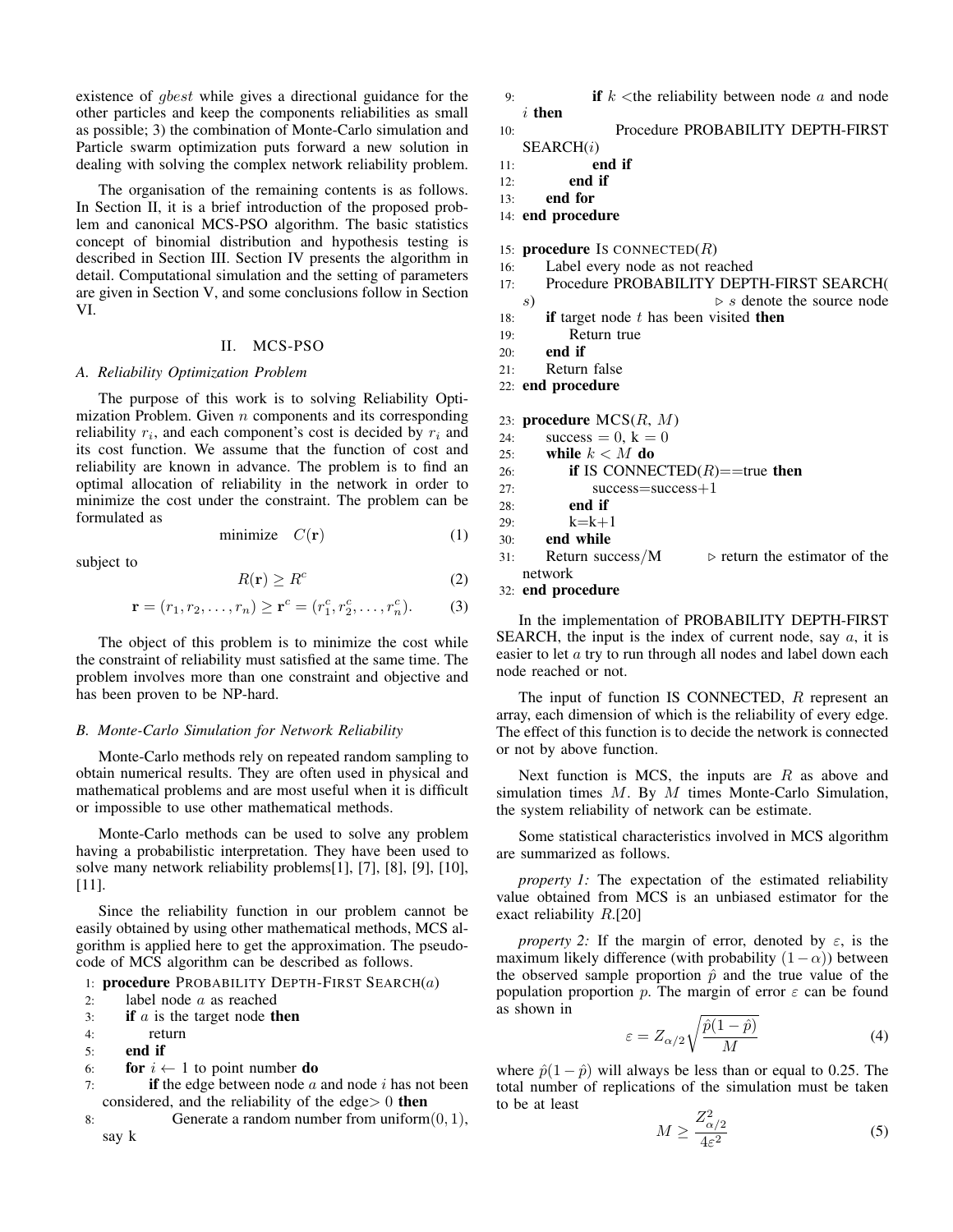

Fig. 1. The illustration network.

The proposed algorithm can be illustrated using the illustration network shown in Fig.1. We assume that each node is perfectly reliable.

Step 0 Let  $k=0$ , success= 0.

- Step 1 Go to function IS CONNECTED $(R)$ .
- Step 2 Label every node as not reached.
- Step 3 Go to function PROBABILITY DEPTH-FIRST  $SEARCH(s)$ .
- Step 4 Label the source node s as reached.
- Step 5 Choose node 1, generate a random number from uniform $(0, 1)$ , say  $r^* = 0.32$ , and  $R(s1) =$  $0.91 > r^* = 0.32$ .
- Step 6 Go to function IS CONNECTED(1).
- Step 7 Choose node 2, generate a random number from uniform $(0, 1)$ , say  $r^* = 0.92$ , and  $R(12) =$  $0.90 < r^* = 0.92$ .
- Step 8 Then choose another node  $t$ , generate a random number from uniform $(0, 1)$ , say  $r^* = 0.43$ , and  $R(1t) = 0.88 > r^* = 0.43.$
- Step 9 Return to function IS CONNECTED $(R)$ .
- Step 10 Function IS CONNECTED $(R)$  return true.
- Step 11 success = success  $+1$ .
- Step 12 Next replication.

# *C. Introduction To PSO*

Particle Swarm Optimization (PSO) algorithm is one of the most promising population-based search algorithm for solving optimization problems. PSO was introduced by Kennedy and Eberhart in 1995 for solving optimization problems[21]. In PSO algorithm, each particle keeps track of a position which is the best solution it has achieved so far as pbest and globally optimal solution is stored as gbest.

To find the global optimum of the optimization problem, the particles learn from the personal best and global best positions. Specifically, the learning mechanisms in the canonical PSO can be summarized as follows:

$$
V_i(t+1) = \omega V_i(t) + c_1 R_1(t) (pbest_i(t) - X_i(t))
$$
 (6)  
+c\_2 R\_2(t) (dbest(t) - X\_i(t))

$$
X_i(t+1) = X_i(t) + V_i(t+1)
$$
\n(7)

where t is the generation number,  $V_i(t)$  and  $X_i(t)$  represent the velocity and position of the *i*-th particle, respectively;  $\omega$ is termed inertia weight,  $c_1$  and  $c_2$  are the acceleration coefficients,  $R_1(t)$  and  $R_2(t)$  are two vectors randomly generated

within  $[0, 1]^n$ , with n being the dimension of the search space;  $pbest<sub>i</sub>(t)$  and  $qbest(t)$  denote the personal best of the *i*-th particle and the global best of the swarm, respectively.

## III. HYPOTHESIS TESTING

#### *A. Binomial Distribution*

A Bernoulli experiment is a random experiment, the outcome of which can be classified in but one of two mutually exclusive and exhaustive ways. In this paper, each trial of the network only have two possible answers: success or failure. A sequence of Bernoulli trials occurs when a Bernoulli experiment is performed several independent times so that the probability of success, denoted by  $p$ , remains the same from trial to trial. That is, in such sequence, we let  $p$  denote the probability of success on each trial.

If the random variable  $X$  follows the binomial distribution with *n* trials and the probability of success p, we write  $X \sim$  $B(n, p)$ . The probability of getting exactly k successes in n trials is given by the probability mass function:

$$
f(k; n, p) = Pr(X = k) = {n \choose k} p^{k} (1-p)^{n-k}
$$
 (8)

The cumulative distribution function can be expressed as:

$$
F(k; n, p) = Pr(X \le k) = \sum_{i=0}^{\lfloor k \rfloor} \binom{n}{i} p^i (1-p)^{n-i} \quad (9)
$$

#### *B. The Central Limit Theorem*

*Theorem 1 (The Central Limit Theorem):* Let  $X_1$ ,  $X_2$ ,  $\ldots$ ,  $X_n$  denote the observations of a random sample from a distribution that has mean  $\mu$  and positive variance  $\sigma^2$ . Then the random variable

$$
Y = \frac{\left(\sum_{i=1}^{n} X_i - n\mu\right)}{\sqrt{n}\sigma} = \frac{\sqrt{n}(\bar{X}_n - \mu)}{\sigma} \tag{10}
$$

has a limiting distribution that is normal with mean zero and variance 1.

The proof can be found in many textbooks on probability theory and mathematical statistics [22][23][24].

According to The Central Limit Theorem, we know that  $X$ and  $\sum_{i=1}^{n} X_i$  have approximate normal distributions, provided that *n* is large enough. Let  $X_1, X_2, \ldots, X_n$  denote a random sample from a distribution that is  $B(1, p)$ . If  $Y_n = X_1 +$  $X_2 + \cdots + X_n$ , it is known that  $Y_n$  is  $B(n, p)$ . Calculation of probabilities concerning  $Y_n$  used to employ formulate (8) and (9) under normal circumstances, but now can be greatly simplified by making use of the fact that

$$
\frac{(Y_n - np)}{\sqrt{np(1-p)}} = \frac{\sqrt{n}(\bar{X}_n - p)}{\sqrt{p(1-p)}} = \frac{\sqrt{n}(\bar{X}_n - \mu)}{\sigma} \tag{11}
$$

has a limiting distribution that is normal with mean zero and variance 1.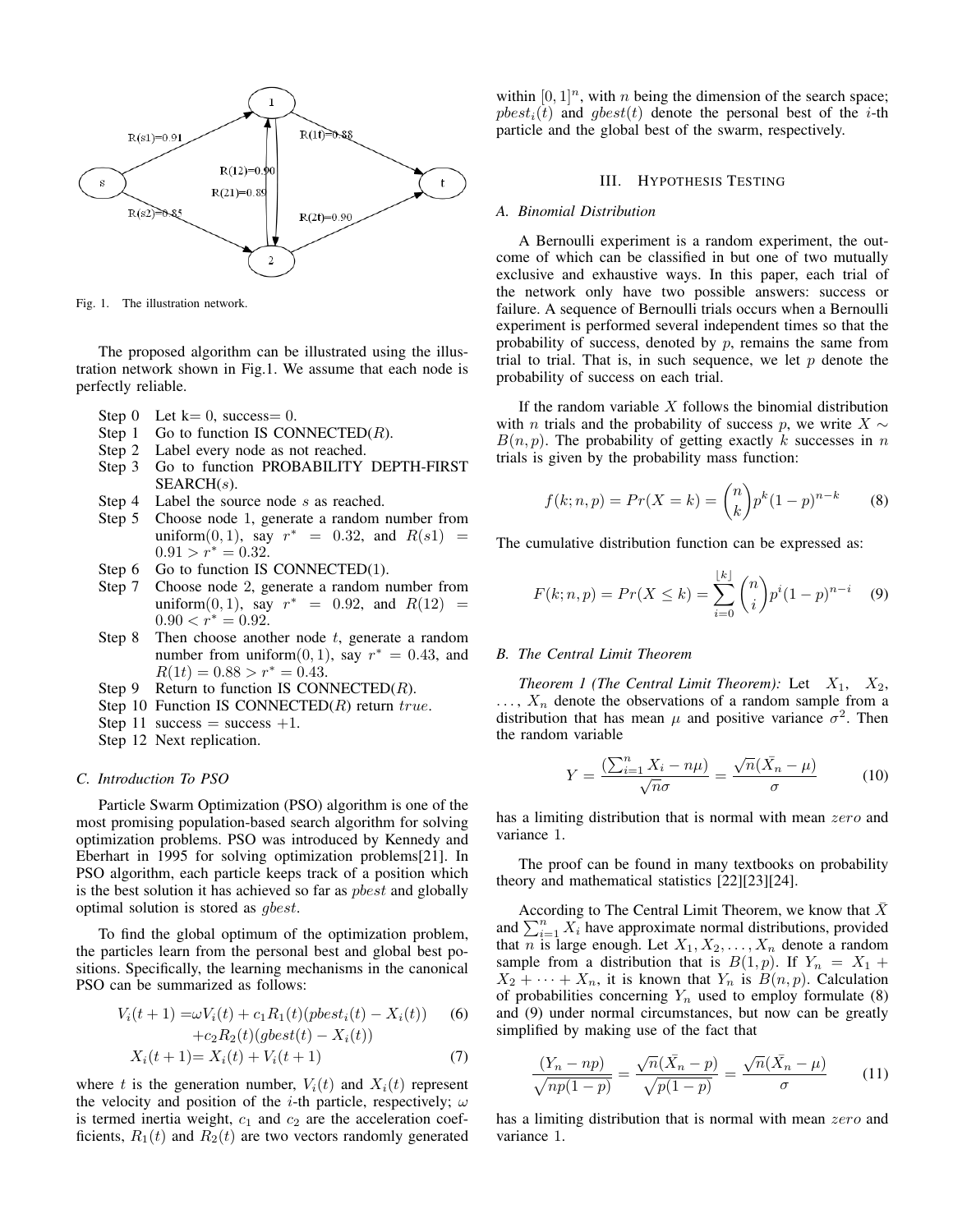## *C. Hypothesis Testing*

In our problem, a network reliability is evaluated upon several times Monte-Carlo Simulation, and compared against a certain reliability constraint to determine whether hypothesis  $H_0$  or hypothesis  $H_1$  is to be chosen.

Hypothesis  $H_0$  corresponds to the case where the network reliability is not smaller than reliability constraint, and hypothesis  $H_1$  corresponds to the network reliability is smaller than reliability constraint. The Monte-Carlo Simulation terminates on the timing if hypothesis  $H_1$  is chosen, and this particle will never be chosen as *gbest* in PSO; otherwise, the simulation continues to receive corresponding network system reliability.

We test  $H_0: p \geq R^c$  against the one-sided alternative  $H_1$ :  $p < R<sup>c</sup>$ , where p is probability of success which calculated by  $n$  trials,  $R<sup>c</sup>$  is reliability constraint in our problem. In dealing with above test, at significance level  $\alpha = 0.05$ , reject  $H_0$  if

$$
Z = \frac{p - R^c}{\sqrt{\frac{R^c(1 - R^c)}{n}}} < -c \tag{12}
$$

where  $c$  is the 95th percentile of the normal distribution with mean *zero* and variance 1.

## IV. DESCRIPTION OF PROPOSED ALGORITHM

This paper aims at improving the canonical MCS-PSO algorithm by reducing the computational cost of Monte-Carlo Simulation. Before the introduction of the main flow of the new algorithm, we import several methods to overcome the drawbacks of this algorithm.

#### *A. Some improvement*

*1) Find A Feasible Initial Solution:* Yeh[1] proposed a heuristic method to find an initial solution at the beginning of algorithm. In this paper, in consideration of it is possible that every particle's hypothesis testing may be rejected in the first generation of canonical PSO, the addition of heuristic method can make sure the existence of gbest. The initial solution also gives a directional guidance for the other particles while keep the components reliabilities as small as possible. The following will explain the detail of the heuristic method.

1: procedure HEURISTIC

- 2: Assign the lower bound of the component reliability to the first particle.
- 3: Apply MCS to decide the corresponding system reliability  $R^*(\mathbf{r})$ .

4: while  $R^*(\mathbf{r}) < R^c$  do

5: **for**  $i \leftarrow 1$  to dimension number **do**<br>6: Let the value of dimension *i* b

Let the value of dimension i be  $0.25 \times (1$  $r_i)+r_i.$ 

- 7: Apply MCS to get  $R_i^*(\mathbf{r})$ .
- 8: Adjust dimension to its original reliability.
- 9: end for
- 10: **if**  $\forall i, R_i^*(\mathbf{r}) < R_c^c$  then
- 11: Assign the dimension with maximal  $R_i^*(\mathbf{r})$ value to  $i$ .
- 12: else
- 13: Find the minimum cost  $C(\mathbf{r})$ , assign its index to  $j$ .

14: end if

15: Let the value of dimension j be  $0.25 \times (1-r_i) + r_i$ , and apply MCS to update  $R^*(\mathbf{r})$ .

#### 16: end while

#### 17: end procedure

In the implementation of HEURISTIC function, lower bound is the minimum value of each component can be accepted. Assign the lower bound of the each component's reliability to the first particle, and evaluate the reliability of the particle. If it is not big enough, then increase the value of the most resultful component slightly until the reliability of the particle meets our expect.

*2) Penalty Function:* The addition of penalty function allows the search in the infeasible space, and tends to yield optimum solution more rapidly and produce better final solutions. By penalizing the infeasible solutions, the population can converge at the feasible optimum solution after several generations.  $C_i$  denote the total system cost of particle i. If the estimate value of reliability of particle  $i$  is smaller than  $R<sup>c</sup>$ , a penalized cost will calculated by

$$
C_i(r) \times \left(\frac{R^c}{R^*(r)}\right)^{\lambda} \text{ when } R^*(r) < R^c \tag{13}
$$

where  $\lambda$  is an amplification parameter [25]. The penalty function is decided by both the cost function  $C_i(r)$  and the ratio of  $R^c$  in to  $R^*(r)$ .

# *B. The Main Flow of The Proposed Algorithm*

The explanations of the proposed MCS-PSO method are as follows.

- Step  $0$  Let Interation\_Number= 0.
- Step 1 Using heuristic method to obtain the first particle and the other particles are initialized randomly.
- Step 2 Apply hypothesis test to each particle.
	- 1) If the particle does not pass the hypothesis test, then it will not be chosen as gbest and the cost of this particle will assign as infinite. Go back to Step 2 for the next particle.
	- 2) Else if null hypothesis  $H_0$  was not been reject, then apply MCS to find corresponding  $R^*(\mathbf{r})$ . The total cost is calculated by specific corresponding component reliability. If  $R^*(\mathbf{r}) < R^c$ , the cost will amplify by penalty function  $(13)$ .
- Step 3 Update the pbest, gbest, velocity, and position of each particle based on function (6) and (7). Interation Number=Interation Number+1.
- Step 4 If the maximum Iteration Number is reached, then stop; else go to Step 2.

## V. EXPERIMENTAL RESULTS AND SUMMARY

## *A. Experimental setting*

In our experiment, networks are taken from the resource constrained project scheduling problem (RCPSP)[26]. As test instances we have employed the standard set j30 for solving the complex network reliability problem, shown in Fig.2. The instance have 48 components.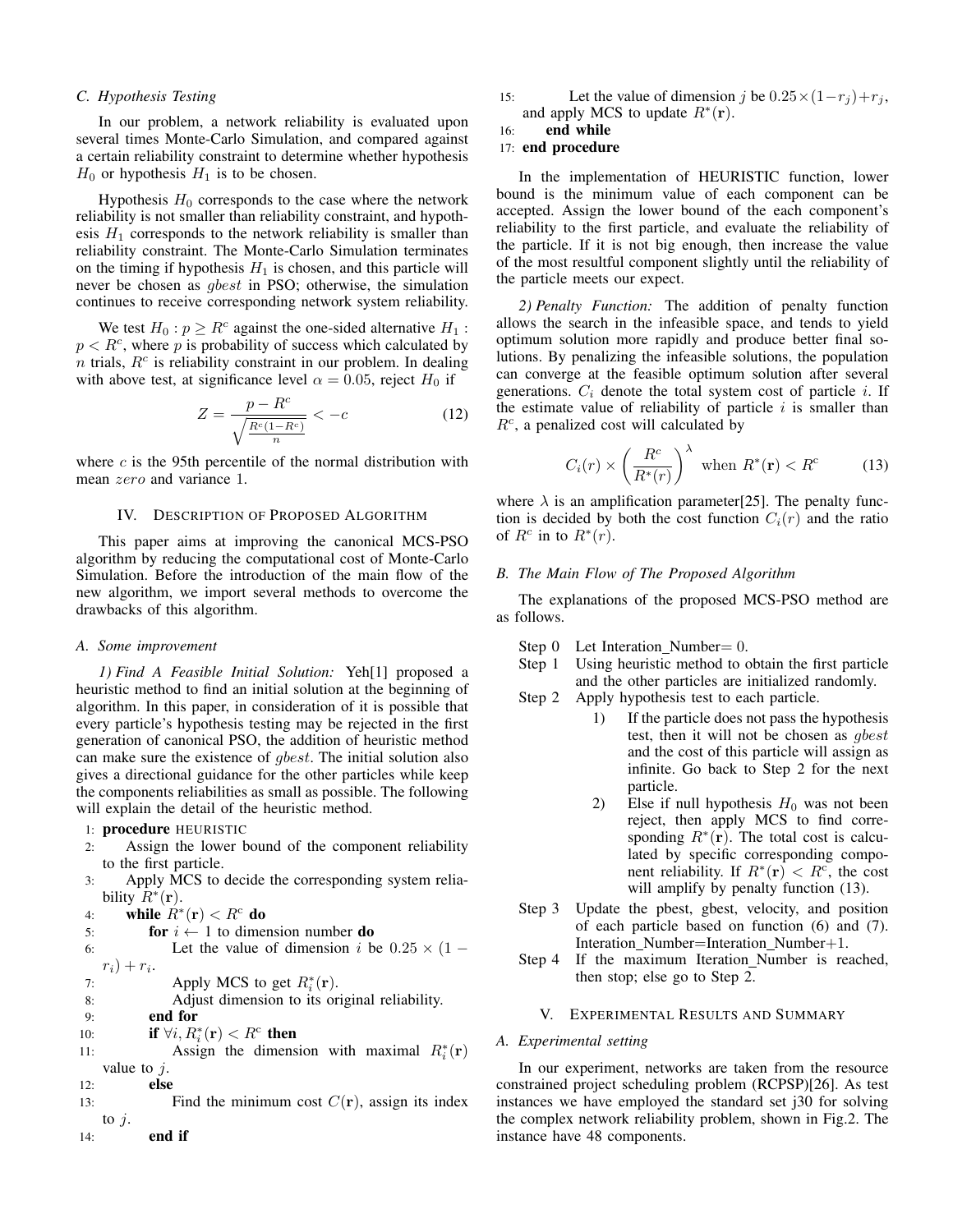

Fig. 2. The j30 network.

The corresponding numerical parameters and data are presented in Table I for comparing the performance between standard MCS-PSO and proposed HTMCS-PSO. We use 80 particles, and each particle with 48 dimensions. The reliability is in the interval  $[0, 1]$ , so the maximum position is set to 1, while the minimum position is no less than lower bound 0.6. The maximum velocity is determined by the distance between maximum position and minimum position. Cognitive factor and the social factor are both set to 0.8. Inertia weight  $\omega$ started with a value 0.9 and linearly decreased to 0.4 when the iteration number reached 100[27]. We apply hypothesis testing method with 30 replications of Monte-Carlo Simulations to decide if one particle is promising solution. The promising particle will finish 1000 replications to get  $R^*(\mathbf{r})$ . If the simulation result  $R^*(\mathbf{r})$  does not satisfy the lower bound of the constraint  $R<sup>c</sup>$ , the penalty function (13) with  $\lambda = 10$  will be applied. Otherwise, the cost will be determined by specific corresponding component reliability only. We assume that the function of cost and reliability are known in advance. Table II has listed the cost function of each component.

#### *B. Experiment result analysis*

Table III shows the results of the proposed HTMCS-PSO with different confidence level. Different confidence level means different stringency in hypothesis testing. When confidence level is small, solutions are more likely to be abandoned.

| Number of particle            | 80                    |  |  |  |
|-------------------------------|-----------------------|--|--|--|
| Number of dimension           | 48                    |  |  |  |
| Max position                  | 1                     |  |  |  |
| Min position                  | 0.6                   |  |  |  |
| Max velocity                  | 0.4                   |  |  |  |
| Min velocity                  | $-0.4$                |  |  |  |
| Iteration                     | 100                   |  |  |  |
| Cognitive factor              | 0.8                   |  |  |  |
| Social factor                 | 0.8                   |  |  |  |
| Inertia weight $\omega$       | $0.9 \rightarrow 0.4$ |  |  |  |
| Heuristic simulation          | 5000                  |  |  |  |
| Simulation                    | 1000                  |  |  |  |
| Hypothesis testing simulation | 30                    |  |  |  |
| λ                             | 10                    |  |  |  |

| TABLE II. |  | THE COST FUNCTION OF EACH COMPONENT |
|-----------|--|-------------------------------------|
|           |  |                                     |

| Component $i$ | $\alpha_i$ | $\beta_i$ | $C(r_i) = \alpha_i - \beta_i \times ln(1 - r_i)$ |
|---------------|------------|-----------|--------------------------------------------------|
| $i\%9 = 1$    | 120        | 14.7      | $120 - 14.7 \times ln(1 - r_i)$                  |
| $i\%9 = 2$    | 120        | 14.7      | $120 - 14.7 \times ln(1 - r_i)$                  |
| $i\%9 = 3$    | 90         | 8.75      | $90-8.75 \times ln(1-r_i)$                       |
| $i\%9 = 4$    | 100        | 9.9       | $100 - 9.9 \times ln(1 - r_i)$                   |
| $i\%9 = 5$    | 65         | 5.64      | $65-5, 64 \times ln(1-r_i)$                      |
| $i\%9 = 6$    | 100        | 9.9       | $100 - 9.9 \times ln(1 - r_i)$                   |
| $i\%9 = 7$    | 90         | 8.75      | $90-8.75 \times ln(1-r_i)$                       |
| $i\%9 = 8$    | 160        | 12        | $160 - 12 \times ln(1 - r_i)$                    |
| $i\%9 = 0$    | 160        | 12        | $160 - 12 \times ln(1 - r_i)$                    |

This will result in less computational cost, but may missing the best solution as well. When confidence level is large(close to 1), the hypothesis testing is harder to be rejected and the best solution has less opportunity to be discarded. When confidence level is equal to 1, the proposed algorithm is exactly same as standard MCS-PSO.

We are interested in the effect of the setting of confidence level on the final solution. To prove that the proposed HTMCS-PSO efficiently reduces computational cost without any loss of the performance under a certain confidence level, we repeated each test 30 times in the testing experiments which can be regarded as large sample test.

In the experiment, we performed two different hypothesis testing to analyse the performance of HTMCS-PSO method:

*1) Performance test:* The first hypothesis testing to determine whether the solutions using the HTMCS-PSO will performance worse than the standard MCS-PSO.

Let  $\mu_{ht}$  be an average solution of HTMCS-PSO with a special confidence level, as in Table III, and  $\mu$  be an average solution of standard MCS-PSO. The test is then

$$
\alpha=0.05
$$
  
\n
$$
H_0: \mu_{ht} \ge \mu
$$
  
\n
$$
H_1: \mu_{ht} < \mu.
$$

We use a t-test to test these two populations. From Table III, we find that when Confidence Level is equal to 0.8, P-value was calculated less than 0.05, then reject  $H_0$ , which means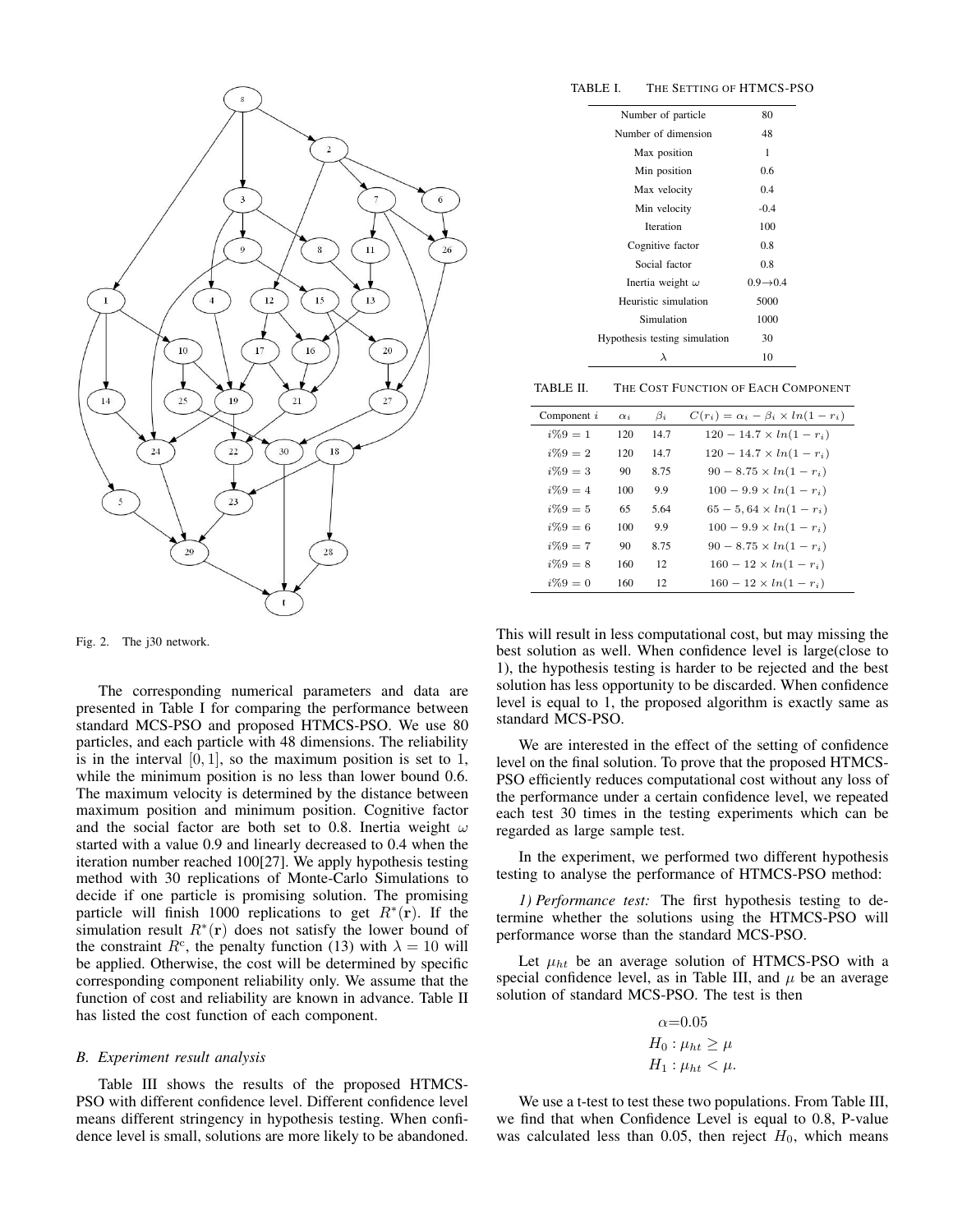| SOLUTIONS FOR THE PROPOSED HTMCS-PSO WITH DIFFERENT CONFIDENCE LEVEL<br>TABLE III. |
|------------------------------------------------------------------------------------|
|------------------------------------------------------------------------------------|

|                | Confidence Level |             |             |             |             |             |             |             |             |              |  |
|----------------|------------------|-------------|-------------|-------------|-------------|-------------|-------------|-------------|-------------|--------------|--|
| Replication    |                  | 0.8         |             | 0.9         |             | 0.95        |             | 0.99        |             | MCS-PSO      |  |
|                | cost             | FEs         | cost        | FEs         | cost        | FEs         | cost        | <b>FEs</b>  | cost        | FEs          |  |
| $\mathbf{1}$   | 5982.33          | 5394        | 5982.2      | 7007        | 5980.59     | 6792        | 5974.87     | 7512        | 5974.87     | 8000         |  |
| $\overline{2}$ | 5974.17          | 5496        | 5998.46     | 6896        | 5978.4      | 6980        | 5965.04     | 7569        | 5979.22     | 8000         |  |
| 3              | 5992.95          | 5674        | 6004.57     | 6828        | 5970.13     | 6843        | 5977.09     | 7579        | 5982.44     | 8000         |  |
| $\overline{4}$ | 5977.19          | 5672        | 5987.79     | 6901        | 5967.55     | 7028        | 5964.41     | 7511        | 5960.31     | 8000         |  |
| 5              | 5977.21          | 5580        | 5971.89     | 6900        | 5963.88     | 6993        | 5987.36     | 7517        | 5965.83     | 8000         |  |
| 6              | 5972.31          | 5660        | 5979.43     | 6932        | 5978.11     | 6853        | 5990        | 7485        | 5981.11     | 8000         |  |
| $\overline{7}$ | 5984.48          | 5674        | 5982.86     | 6860        | 5985.12     | 6925        | 5980.26     | 7593        | 5965.14     | 8000         |  |
| 8              | 5981.49          | 5717        | 5983.74     | 6931        | 5962.14     | 6932        | 5971.67     | 7523        | 5970.94     | 8000         |  |
| 9              | 5970.54          | 5298        | 5972.44     | 6887        | 5978.75     | 6889        | 5975.93     | 7585        | 5970.02     | 8000         |  |
| 10             | 5985.89          | 5533        | 5979.52     | 6988        | 5963        | 6923        | 5988.23     | 7607        | 5968.05     | 8000         |  |
| 11             | 5986.69          | 5659        | 5964.32     | 6878        | 5988.86     | 6961        | 5977.38     | 7635        | 5979.76     | 8000         |  |
| 12             | 5983.81          | 5580        | 5985.32     | 6967        | 5981.65     | 6781        | 5986.7      | 7525        | 5980.06     | 8000         |  |
| 13             | 5973.95          | 5683        | 5988.32     | 6917        | 5974.46     | 6792        | 5978.57     | 7589        | 5972.85     | 8000         |  |
| 14             | 5988.7           | 5676        | 5983.5      | 6974        | 5967.16     | 6870        | 5986.88     | 7527        | 5990.25     | 8000         |  |
| 15             | 5965.51          | 5538        | 5965.62     | 7025        | 5966.92     | 6995        | 5988.22     | 7592        | 5986.97     | 8000         |  |
| 16             | 5995.66          | 5681        | 5970.94     | 6935        | 5963.4      | 6968        | 5965.03     | 7524        | 5977.29     | 8000         |  |
| 17             | 5984.94          | 5718        | 5993.4      | 7017        | 5970.87     | 6994        | 5993.22     | 7447        | 5985.9      | 8000         |  |
| 18             | 5994.73          | 5680        | 5994.95     | 6889        | 5976.01     | 6915        | 5966.29     | 7576        | 5982.83     | 8000         |  |
| 19             | 5989.81          | 5691        | 5969.21     | 6849        | 5998.06     | 6885        | 5963.46     | 7540        | 5994.5      | 8000         |  |
| 20             | 5975.41          | 5608        | 5999.5      | 7041        | 6000.48     | 6856        | 5961.37     | 7614        | 5970.26     | 8000         |  |
| 21             | 5980.21          | 5725        | 5962.59     | 6947        | 5998.9      | 6987        | 5975.92     | 7586        | 5974.17     | 8000         |  |
| $22\,$         | 5982.72          | 5571        | 5971.09     | 6863        | 5986.79     | 6965        | 5988.18     | 7580        | 5978.91     | 8000         |  |
| 23             | 6009.33          | 5415        | 5987.41     | 6708        | 5967.82     | 6866        | 5957.43     | 7537        | 6013.71     | 8000         |  |
| 24             | 5977.83          | 5713        | 5976.84     | 6933        | 5970.08     | 6767        | 5976.97     | 7604        | 5983.66     | 8000         |  |
| 25             | 5999.26          | 5592        | 5976.86     | 6795        | 5976.69     | 6945        | 5976.52     | 7580        | 5994.06     | 8000         |  |
| 26             | 5977.48          | 5561        | 5970.45     | 6901        | 5978.61     | 6939        | 5966.94     | 7563        | 5972.26     | 8000         |  |
| 27             | 5994.16          | 5554        | 5987.81     | 6880        | 5968.52     | 6922        | 5978.22     | 7503        | 5975.96     | 8000         |  |
| 28             | 5992.28          | 5492        | 5963.04     | 6815        | 5981.95     | 6880        | 5977.54     | 7587        | 5981.73     | 8000         |  |
| 29             | 5991.53          | 5676        | 5976.34     | 6894        | 5982.27     | 6963        | 5966.41     | 7586        | 5973.55     | 8000         |  |
| 30             | 5986.81          | 5497        | 5982.61     | 6916        | 5981.97     | 6932        | 5974.97     | 7555        | 5989.04     | 8000         |  |
| Best           | 5965.51          | 5298        | 5962.59     | 6708        | 5962.14     | 6767        | 5957.43     | 7447        | 5960.31     | 8000         |  |
| Average        | 5984.312667      | 5600.266667 | 5980.434    | 6909.133333 | 5976.971333 | 6911.366667 | 5976.036    | 7557.7      | 5979.188333 | 8000         |  |
| Variance       | 90.90339264      | 11503.37471 | 124.53508   | 5172.395402 | 112.2486326 | 4908.86092  | 93.73694207 | 1856.010345 | 113.5659385 | $\mathbf{0}$ |  |
| P-value        | 0.02726337       | 3.14749E-41 | 0.330009782 | 2.39927E-36 | 0.882313723 | 1.19614E-36 | 0.78882453  | 1.84276E-31 | 1           | 1            |  |

a lot of promising particles have been abandoned and it is less likely to get good results. What's more, when Confidence Level  $\geq$  0.9, P-value tends to be larger than 0.05, then cannot reject  $H_0$ , it also corresponds to our assumption that the proper choose of confidence level will not affect the efficiency in finding solutions but can significantly reduce the calculation times.

*2) Efficiency test:* The next hypothesis testing is aiming at judge if the proposed algorithm has significantly reduced the Fitness Evaluation times(FEs) or not.

Let  $\mu_{FEs}$  be an average FEs of HTMCS-PSO with a special confidence level, as in Table III, and  $\mu_{FEs=8000}$  be an average FEs of standard MCS-PSO. The test is then

#### $\alpha$ =0.05

 $H_0: \mu_{FEs} \geq \mu_{FEs=8000}$  $H_1: \mu_{FEs} < \mu_{FEs=8000}.$ 

We use a t-test to test these two populations. As can be seen in Table III, p-values of all hypothesis testing are far more less than 0.05, which means the effect of the proposed algorithm is remarkable. Even in the situation that confidence level is set to be as big as 0.99, FEs has been decreased by 6.9%.

In summary of above experiment, from Table III, we find that the results with proper confidence level have almost same performance as original MCS-PSO, while have reduced computational cost by about 5 to 10 percent. But when confidence level equal to 0.8 or so, solutions are easily fall into rejection region, which means promising solutions are also more likely to be rejected. Confidence level is an important parameter in the proposed algorithm, the proper choose of it can significantly reduce calculation, but an improper one can also make solution worse. There is no clear division of proper and improper one, experiments should be apply to pick an useful one.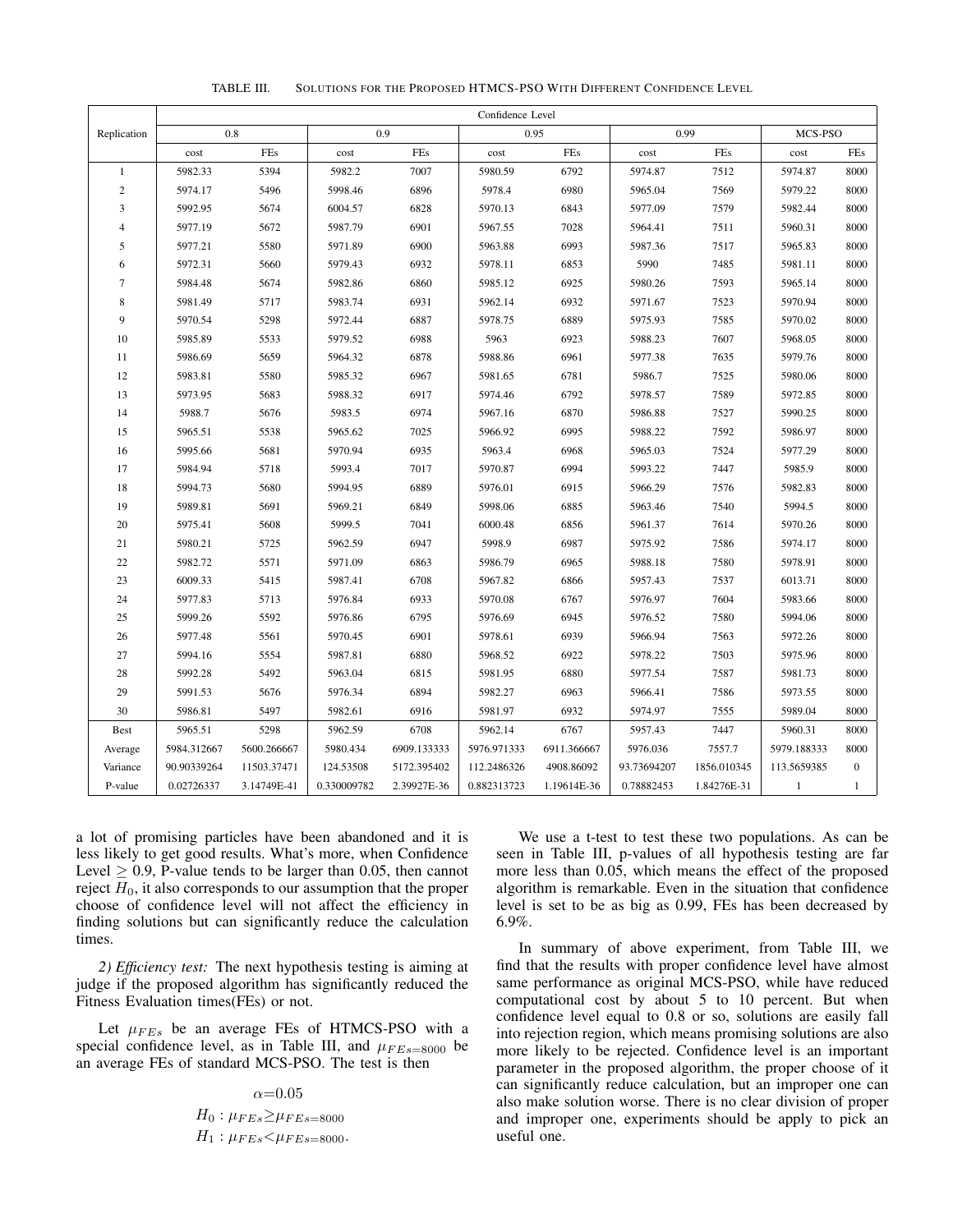

Fig. 3. The tendency of FEs with different confidence levels.

#### *C. The relation between FEs and confidence levels*

We are also interested in the relation between FEs and confidence levels. We pick 21 different confidence levels, with each confidence level we repeated 30 times experiment to inspect the tendency of FEs.

Fig. 3. shows the tendency of FEs with different confidence level. When confidence level is equal to 1, the value of FEs must be 8000, which consist of 80 particles times 100 generations. When confidence level is equal to 0.8, the mean of FEs is almost equal to 5600 which is far more less that the original FEs 8000. FEs increase with confidence level, which also meets our common knowledge and experience.

## VI. CONCLUSION

We have proposed an efficient HTMCS-PSO with less fitness evaluation by hypothesis testing. It evaluate particles by a small amount of Monte-Carlo Simulation, and abandon unpromising solutions for saving processing time and improve query efficiency. This hybrid MCS-PSO with hypothesis testing can efficiently reduces the evaluation times without any loss of the performance under a certain confidence level. Results from several experiments show that the algorithm has almost same performance to original MCS-PSO that evaluates far more times than the proposed HTMCS-PSO.

Such a hypothesis testing technique is very useful for problems that require high cost to evaluate individuals. We hope that the proposed hypothesis testing technique could also be extended to solve various kinds of problems.

#### **REFERENCES**

[1] W.-C. Yeh, Y.-C. Lin, Y. Y. Chung, and M. Chih, "A Particle Swarm Optimization Approach Based on Monte Carlo Simulation for Solving the Complex Network Reliability Problem," IEEE Transactions on Reliability, vol. 59, no. 1, pp. 212–221, 2010.

- [2] T. Aven, "Availability evaluation of oil/gas production and transportation systems," Reliability engineering, vol. 18, no. 1, pp. 35–44, 1987. [Online]. Available: http://dx.doi.org/10.1016/0143-8174(87)90050-3
- [3] K. Aggarwal, J. Gupta, and K. Misra, "A simple method for reliability evaluation of a communication system," Communications, IEEE Transactions on, vol. 23, no. 5, pp. 563–566, 1975.
- [4] M. Samad, "An efficient algorithm for simultaneously deducing minimal paths as well as cuts of a communication network," Microelectronics Reliability, vol. 27, no. 3, pp. 437–441, 1987.
- [5] W.-J. Ke and S.-D. Wang, "Reliability evaluation for distributed computing networks with imperfect nodes," Reliability, IEEE Transactions on, vol. 46, no. 3, pp. 342–349, 1997.
- [6] P. Doulliez and E. Jamoulle, "Transportation networks with random arc capacities," Revue française d'automatique, d'informatique et de recherche opérationnelle. Recherche opérationnelle, vol. 6, no. 3, pp. 45–59, 1972.
- [7] H. Kumamoto, K. Tanaka, and K. Inoue, "Efficient evaluation of system reliability by Monte Carlo method," Reliability, IEEE Transactions on, vol. 26, no. 5, pp. 311–315, 1977.
- [8] W. N. Chen, J. Zhang, O. Liu, and H. L. Liu, "A Monte-Carlo ant colony system for scheduling multi-mode projects with uncertainties to optimize cash flows," 2010 IEEE World Congress on Computational Intelligence, WCCI 2010 - 2010 IEEE Congress on Evolutionary Computation, CEC 2010, 2010.
- [9] H. Cancela, F. Robledo, G. Rubino, and P. Sartor, "A Monte Carlo sampling plan for estimating diameter-dependent network parameters," Ultra Modern Telecommunications and Control Systems and Workshops (ICUMT), 2012 4th International Congress on, pp. 766–771, 2012.
- [10] W.-C. Yeh, "A MCS-RSM approach for network reliability to minimise the total cost," International Journal of Advanced Manufacturing Technology, vol. 22, no. 9-10, pp. 681–688, 2003.
- [11] W.-C. Yeh, C.-H. Lin, and Y.-C. Lin, "A MCS Based Neural Network Approach to Extract Network Approximate Reliability Function," pp. 287–297.
- [12] W.-N. Chen, J. Zhang, Y. Lin, N. Chen, Z.-H. Zhan, H.-H. Chung, Y. Li, and Y.-H. Shi, "Particle swarm optimization with an aging leader and